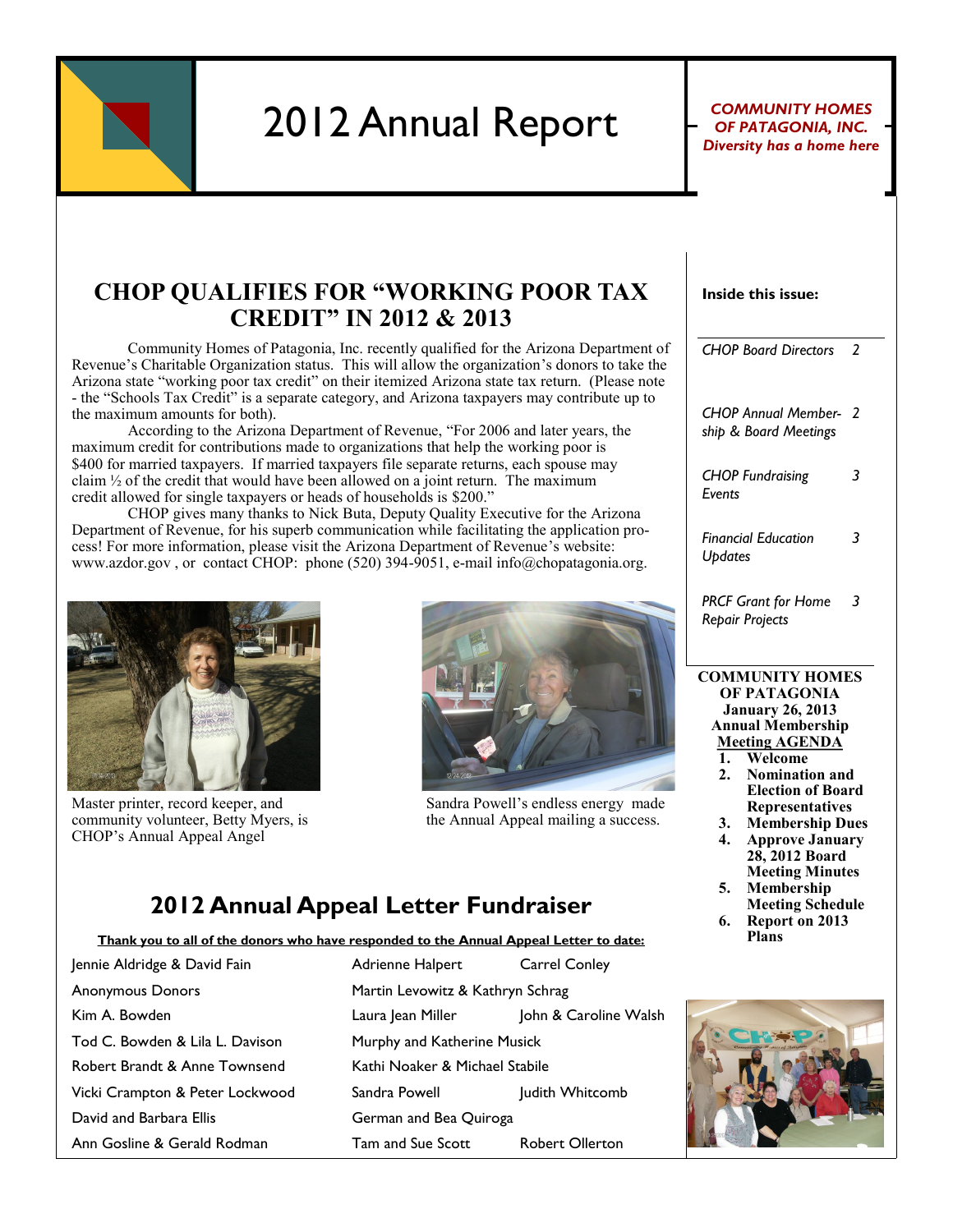

#### Page 2 2012 Annual Report



Jeff Evans



Serena Buss



Carole McKay



Tod C. Bowden

### **CHOP Acknowledges Board Directors**

One of Community Homes of Patagonia, Inc.'s strengths is that it is an open-membership organization. Voting members decide major CHOP issues. One of the most important is electing the Board of Directors. CHOP encourages interested community people to become members and participate in the work of bringing affordable housing options to Patagonia and its vicinity. CHOP thanks all of its current and past members who have helped the organization get to where it is today. CHOP wants to particularly thank the following members who currently serve on the Board and/or who will be eligible for nomination and election at this year's Annual Membership Meeting.

Jeff Evans has served three consecutive terms as a CHOP Board Director, beginning in January of 2007. As per the Bylaws, Jeff is required to take a year's absence from the Board before being eligible again for reelection. Jeff is a great community asset and ambassador for Patagonia. He enjoys living here and giving back to the community. Jeff also serves as Director for the Patagonia Area Business Association (PABA). Jeff has provided CHOP with an experienced, realistic perspective on real estate and affordable housing. His communication skills have been used at Board Meetings, Financial Education classes, one-on-one meetings with property owners, potential homeowners, and Resource consultants. Jeff's caring and sense of humor are evident regardless of the size of an audience. During his third term with CHOP, Jeff has served as Board Secretary.

Serena Buss, has served on CHOP's Board of Directors since 2009. Serena's support of her family, the Patagonia Schools, and the Patagonia community made her a great addition to the Board. Having a wealth of experience with the local Schools, Serena gave CHOP a much broader perspective. Clarity and honesty are two of Serena's greatest qualities. Communicating with CHOP members, prospective homeowners, and fundraiser attendees were among Serena's skills and accomplishments.

Carole McKay served on CHOP's Board for the majority of 2012. Carole shared the knowledge of local families and residents that comes from living in the area for many years. Carole was very active in the fundraising event s of 2012. She has a great relationship with the community's children, having shared her love of reading with them. Carole had given so much time to others, that she needed to take time for herself and personal health. CHOP has been most fortunate to have Carole's services for part of the elected term. We wish her well as she recharges.

Peter Lockwood has served a full year on CHOP's Board. Peter and his wife Vicki are relative newcomers to Patagonia, but have connected with the community spirit that is here. They hope to be full-time residents in the very near future. Peter chose to serve on the Board as a way to give back to the community. Peter's financial background and writing abilities have been very beneficial to CHOP's fundraising.

Tod C. Bowden, like Jeff Evans has served three consecutive elected terms on CHOP's Board of Directors. The one-year absence requirement also applies to Tod. One of the original Initial Directors of the organization, he is still passionate about creating permanently affordable housing options in the Patagonia community. "It has been a true privilege to work with the Patagonia Community, as well as the volunteer Members and Directors of CHOP. I will continue to serve as an active Member under the guidance of the new Board of Directors."

CHOP also acknowledges the dedicated service of current Directors: Ken Morrow, Janie Lewton, Clare Sullivan, and Anu Krzys; as well as Resource person, Gama Leyva. They are all currently serving terms on and/or will be eligible to be elected to the Board of Directors at the upcoming Annual Membership Meeting. More opportunities to fill Board of Director's positions are open to the community. Please share your talents.

#### **Join CHOP for the January 26, 2013 ANNUAL MEMBERSHIP & ANNUAL BOARD MEETINGS**

CHOP Members and Patagonia Community, please join us on Saturday, January 26, 2013 at 2:00 PM in Thurber Hall at the Patagonia Community United Methodist Church, 387 McKeown Avenue, Patagonia for the Annual Membership & Annual Board Meetings. Six Board Director seats are to be nominated and elected. We look forward to your participation. Please remember to update your Membership information and dues. Please contact us; (520) 394-9051 or info@chopatagonia.org or stop us at the post office. We look forward to seeing you!

BOARD OF DIRECTOR NOMINEES to date: JANIE LEWTON, CLARE SULLIVAN, GAMA LEYVA, FRED MORENO, and GILBERT QUIROGA.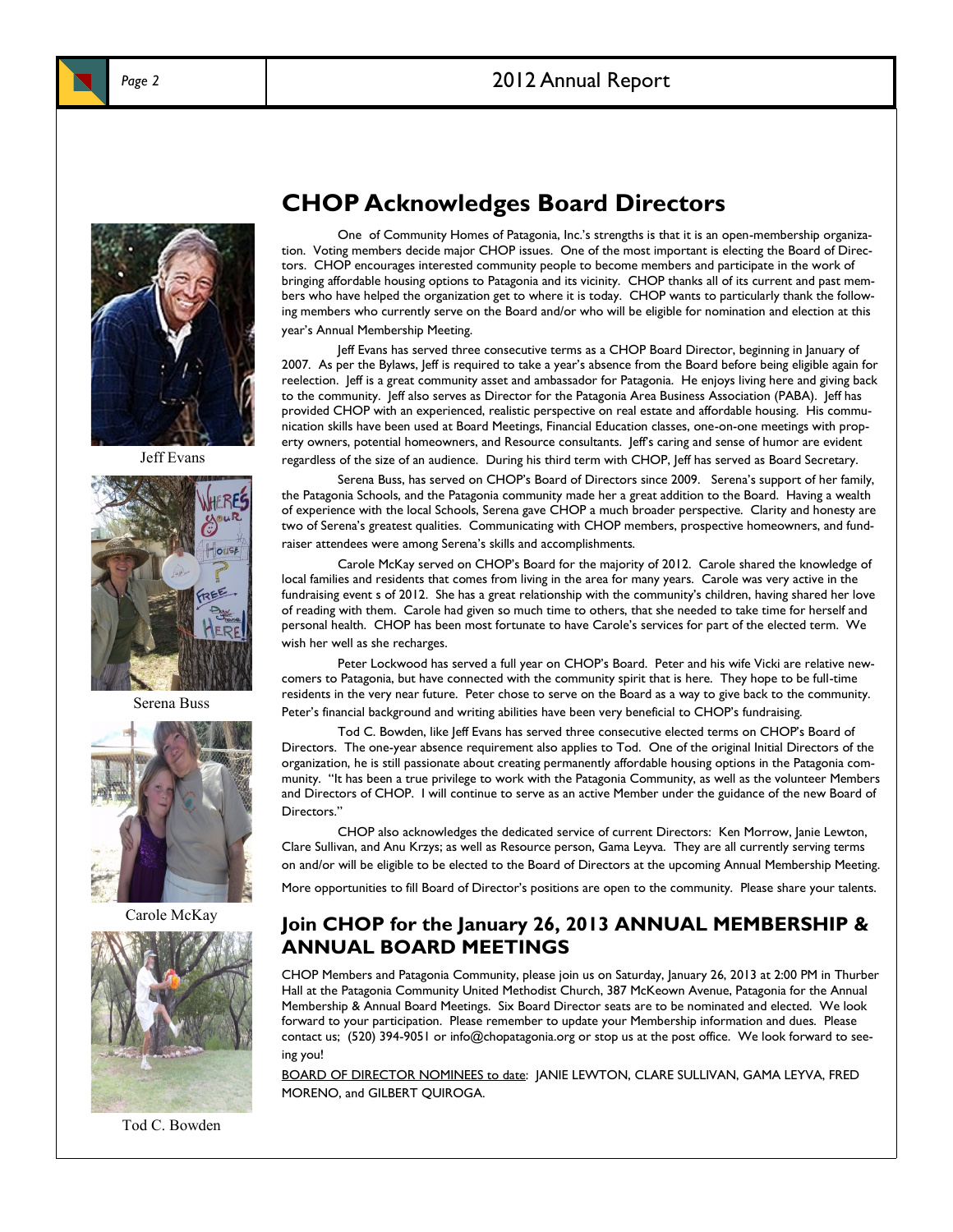Volume 1, Issue 3 and *Page 3* 

## **Fundraising and Community Events**

On the last Saturday of March, CHOP held its First Annual Cash and Cake Carnival in Patagonia's Richardson's Park. CHOP Directors, Janie Lewton, Clare Sullivan, Carole McKay, and Serena Buss brainstormed the event. Janie directed the children in attendance to the various games available, including a chance to interact with the Balloon Lady, Aviva Funke. Pastor Clare was wearing two hats, one as the Cake Walk facilitator for CHOP, and the other as the director of the Patagonia Community United Methodist Church's bag lunch program for the community. Carole McKay and Serena Buss tended the art station which had a beautiful Town map created by Faye Finley of the Creative Arts Center. Children and families were encouraged to draw their homes on the map as a celebration of place. Another interesting item at the carnival was the chicken bingo game. After participants chose numbers on the bingo board, the winning number was determined by which number the first chicken dropping landed on - I am not sure that the game can be explained, you will have to come and see it for yourselves at future carnivals. Thanks to Kim and Cindy, the chicken handlers, the birds survived the event. We think CHOP Director and Chicken Bingo facilitator, Ken Morrow, had the most fun! Thanks to Ken's brother, Jim, and local volunteer, Wayne for helping with the event. Thank you to Walmart in Nogales which provided a gift certificate. CHOP appreciated all of the participants and donors.

CHOP continued to have a booth at this year's Patagonia Fourth of July and Fall Festivals in the Town park. Thank you to the Town of Patagonia, Lars Marshall, Kazz Workizer, Ann Mihalik, and all of the volunteers and participants who make these events wonderful community celebrations.

Also, the year-end Annual Appeal is one of CHOP's important fundraising efforts (see front page). We want to thank Patagonia Area Business Association (PABA) for providing the membership benefit of using its bulk mailing permit. Betty Myers, Sandra Powell, Lila Davison, Jessica Cobb, Ken Morrow, and Anu Krzys

## **Chicanos Por La Causa & First Convenience Bank Provide Financial Education Updates**

On November 17th David Ahumada, Educator for Chicanos Por La Causa of Nogales, Arizona, Mary Borboa of First Convenience Bank in Nogales, Arizona, and Fernie Ortiz, Jr., Mortgage Loan Officer of First Community Mortgage in El Paso, Texas, educated CHOP on various financial topics including, home mortgages, credit, debt, budgeting and deposit accounts.

CHOP was able to share information on its mission, home ownership program, and work in the Patagonia Community to create affordable housing options for working residents of modest means.

Developing relationships with potential mortgage lenders is an important part of CHOP's work. All of the participants enjoyed the brainstorming session on ways to attract more people who can benefit from understanding and managing their finances.

CHOP thanks David, Mary, Fernie and his wife for coming to Patagonia. We look forward to future interactions.

#### **PRCF funds CHOP's 2012 Grant Request**

On January 14, 2013 the Patagonia Regional Community Foundation (PRCF) presented CHOP with a grant check worth \$3200 for the materials costs of three local, low-income, home-repair projects. Ana Murietta and Rhonda Brew will have repairs done to their bathroom flooring and fixtures. Andrea Sanchez and family will have a much needed roof replacement to prevent further leaking and interior water damage (see picture at the right of CHOP Board Director, Anu Krzys and Cosmic Construction owner, Paul Finley, making preliminary roof measurements).

The on-going support and generosity of Community volunteers and the PRCF continue to make a positive impact on Patagonia's affordable housing needs. Thank you all!



*Please read the February & March 2013 issues of the Patagonia Regional Times for upcoming* **CHOP** FUNDRAISING **EVENTS**